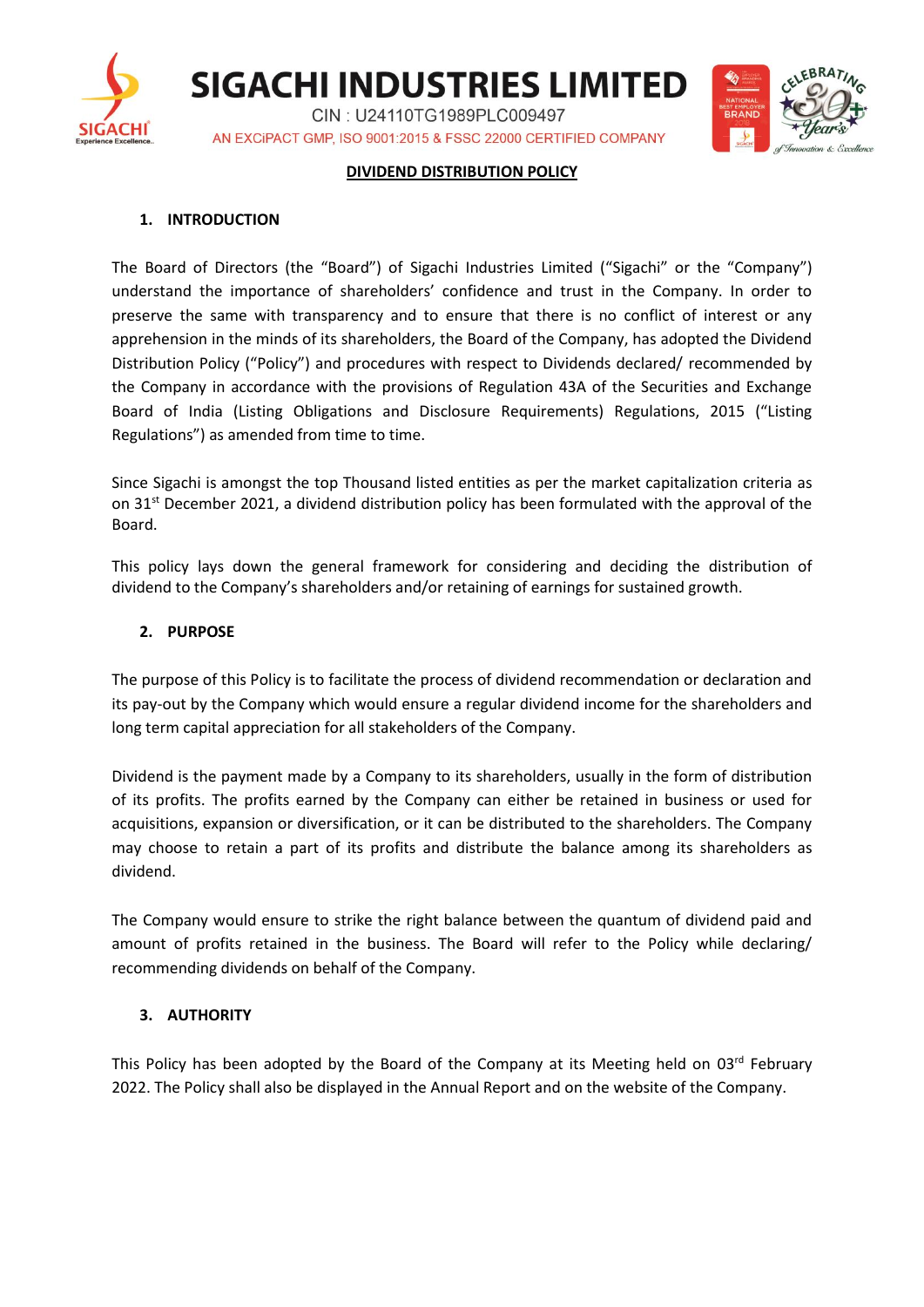

**SIGACHI INDUSTRIES LIMITED** 

CIN: U24110TG1989PLC009497 AN EXCIPACT GMP, ISO 9001:2015 & FSSC 22000 CERTIFIED COMPANY



## **4. FORMS OF DIVIDENDS**

#### **- Interim Dividend**

The interim dividend may be declared by the Board one or more times in the financial year as may be deemed fit.

## **- Final Dividend**

The final dividend is paid once for the financial year after the annual accounts are prepared. The Board of Directors of the Company has the power to recommend the payment of final dividend to the shareholders for their approval at the Annual General Meeting of the Company. The declaration of final dividend shall be included in the ordinary business items that are required to be transacted at the Annual General Meeting.

## **- Special Dividend**

The Board may declare / recommend special dividend as and when it deems fit.

## **5. PER SHARE BASIS**

The dividend will be declared on per share basis only.

## **6. DIVIDEND DISTRIBUTION**

The Board of Directors shall endeavour to take a decision for Dividend Distribution with an objective to enhance shareholders value. However, the decision regarding pay-out is subject to several parameters which form part of this Policy.

The Dividend once declared or approved will be paid/ distributed within the statutory period permitted by law.

# **7. DECLARATION OF DIVIDEND**

Dividend shall be declared or paid only out of –

1) Current financial year's profit:

- a. after providing for depreciation in accordance with law;
- b. after transferring to reserves such amount as may be prescribed or as may be otherwise considered appropriate by the Board at its discretion and as per applicable law; **OR**

2) The profits for any previous financial year(s) after providing for depreciation in accordance with law and remaining undistributed; **OR**

3) Out of 1) & 2) both.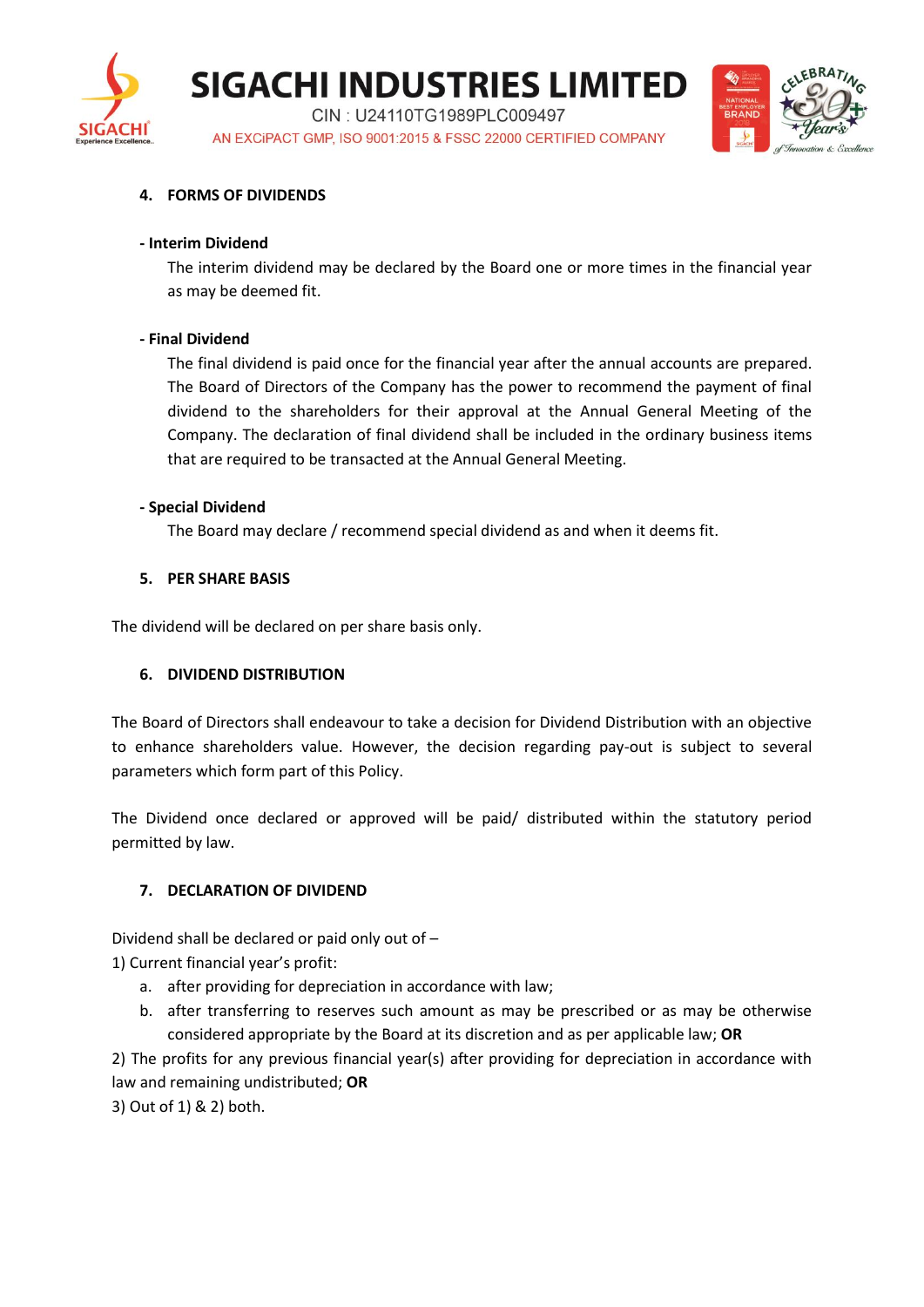



In case of inadequacy or absence of profits in any financial year, the Company may also declare/ pay Dividend out of the accumulated profits earned by it in previous years and transferred by the Company to the reserves, provided such declaration/ payment of dividend shall be made only in accordance with the provisions of the Companies Act, 2013 and rules specified therein.

# **8. FINANCIAL PARAMETERS CONSIDERED WHILE DECLARING DIVIDEND**

The financial parameters that may be considered before declaring dividend are profitability, cash flow and future growth and profitability outlook of the company.

- **9. CIRCUMSTANCES UNDER WHICH SHAREHOLDERS MAY NOT EXPECT DIVIDEND/ OR WHEN THE DIVIDEND COULD NOT BE DECLARED BY THE COMPANY SHALL BE FOR THE REASONS STATED HEREIN, BUT ARE NOT LIMITED TO, THE FOLLOWING REASONS ONLY.**
- a. Due to operation of any other law in force;
- b. Due to losses incurred by the Company and the Board considers it appropriate not to declare dividend for any particular year;
- c. Due to any restrictions and covenants contained in any agreement as may be entered with the Lenders;
- d. Uncertainty of the earnings/ financial results of the Company; and
- e. The availability of opportunities for reinvestments of surplus funds;
- f. Any other corporate action resulting in cash outflow

# **10. FACTORS AFFECTING DIVIDEND DECLARATION:**

a) External Factors to be considered while recommending/ declaring dividend

- Any significant changes in macro-economic environment affecting India or the geographies in which the Company operates, or the business of the Company or of its clients;
- Any political, tax and regulatory changes in the geographies in which the Company operates;
- Any significant change in the business or technological environment resulting in the Company making significant investments to effect the necessary changes to its business model;
- Any changes in the competitive environment requiring significant investment.

b) Internal Factors to be considered while recommending/ declaring dividend

Apart from the various external factors, the Board shall take into account various internal factors including the financial parameters while declaring dividend, which inter alia will include: